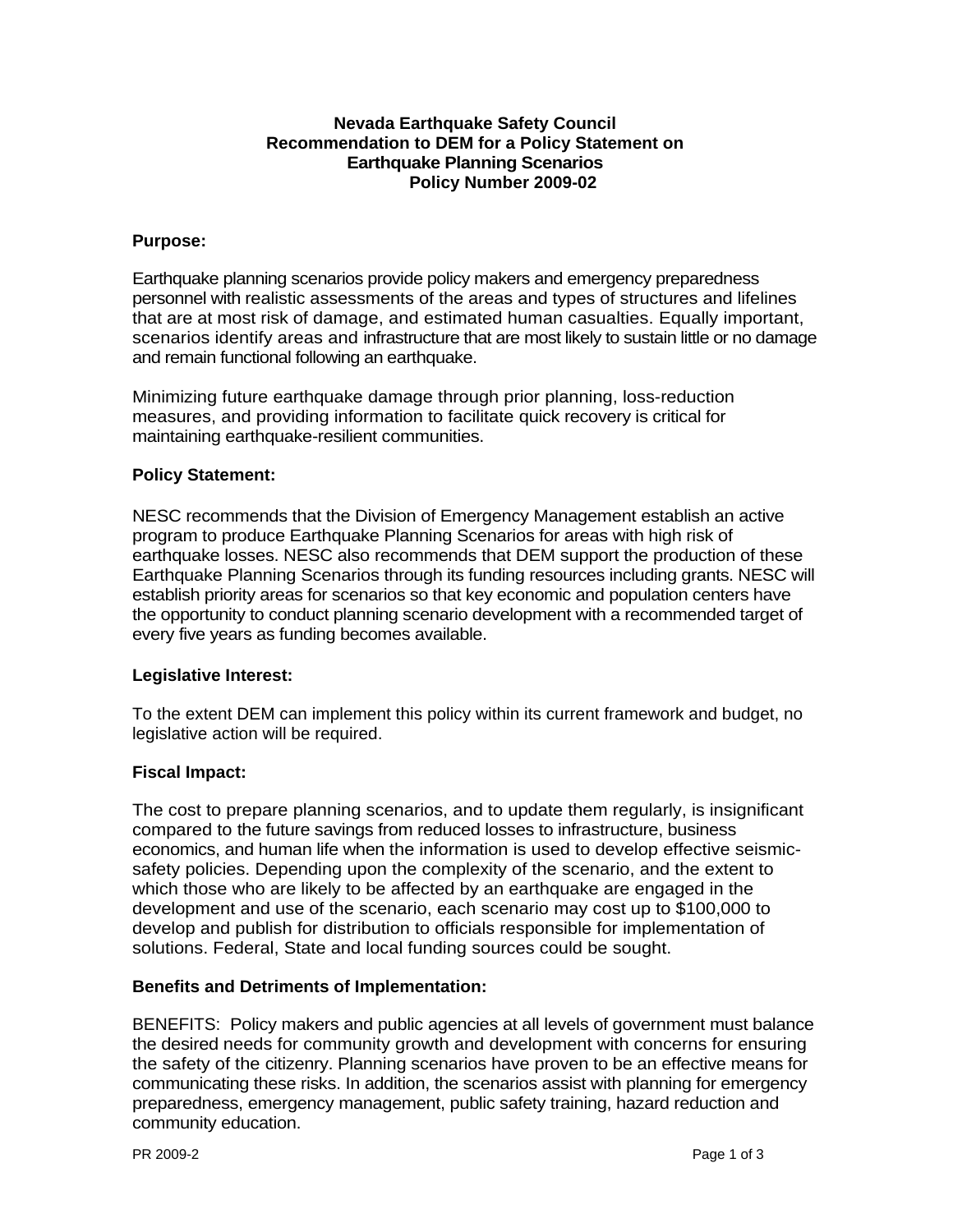DETRIMENTS: Funding sources may not readily be available. Scenario-development activities are most effectively implemented by involving and coordinating with federal geosciences and emergency management agencies and with public/private sector organizations identified as critical infrastructures/key resources in the State. Cooperation with stakeholders and contributors may be difficult due to divergent interests and funding problems.

### **Communications:**

Knowledgeable professionals must provide government decision makers, community planners, and developers with factual, timely, and unbiased scientific and engineering assessments of a community's vulnerability to geologic hazards.

Emergency management agencies can utilize scenarios to facilitate and manage available resources to lessen the impacts of a damaging earthquake through mitigation and to hasten a community's recovery.

# **Assessment of Effectiveness:**

The effectiveness of this policy recommendation will be evaluated by identifying future earthquake planning scenario efforts that culminate in production of a published scenario report. Ultimately, the effectiveness of a planning scenario will be evaluated by identifying earthquake loss-reduction actions or policies that are developed in response to the published scenario. Utilization of the scenarios by State and local agencies for exercise planning and training are good measures of effectiveness.

An example of such an assessment is the 1996 Nevada Bureau of Mines and Geology (NBMG) produced detailed scenario for a Reno-Sparks-Carson City earthquake. That scenario, published as NBMG Special Publication 20, has been used numerous times in emergency response and recovery exercises, most recently in June 2008. No additional detailed planning scenario has been done in Nevada since 1996 in spite of significant population, building stock and infrastructure growth.

#### **Resources for scenario development**

New and valuable analytical tools are available for incorporation into Earthquake Planning and Mitigation Scenarios. HAZUS is a powerful risk assessment software program developed by FEMA for analyzing potential losses from earthquakes (as well as from other types of natural hazards). HAZUS combines current scientific and engineering knowledge with geographic information systems (GIS) technology to produce estimates of hazard-related damage before or after an earthquake. For HAZUS to be most effective, users should employ a current inventory of the built environment, including transportation and lifeline infrastructure. NBMG has produced a series of reports on HAZUS simulations for Nevada earthquakes and floods, but none of these has been expanded to the level of detail or with the engagement of local experts and officials as in NBMG Special Publication 20.

Two other new analytical tools are available from the U.S. Geological Survey (USGS); these are ShakeMap and PAGER. ShakeMap combines measurements of ground shaking (actual or modeled) with information about local geology and earthquake location and magnitude to estimate shaking variations within a geographic region. Produced maps are a valuable tool for emergency response, public information, loss estimation, earthquake planning and modeling, and post-earthquake engineering and scientific